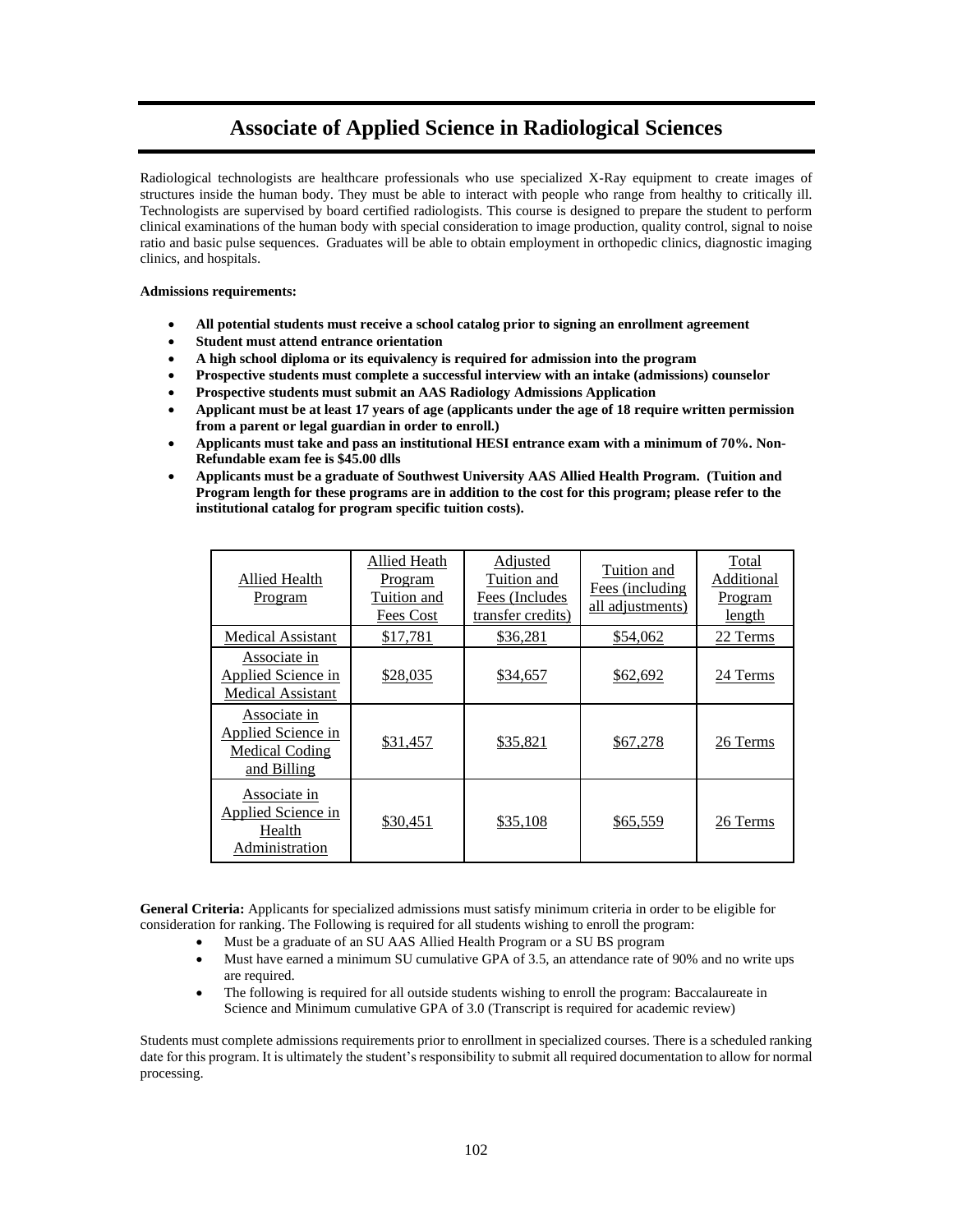**Total Lab Hours: 80 Hrs Total Externship Hours:** 1050 Hrs<br> **Total Lecture Hours:** 1330 Hrs **Total Lecture Hours: 1330 Hrs Total Program Hours:** 2460 Hrs<br> **Total Length of Time:** 96 Weeks **Total Length of Time: 96 Weeks Total Credit Hours:** 

**Definition of Academic Year:** An academic year will consist of 30 instruction weeks and 36 quarter credit hours.

**Full Time Status:** Student's enrollment status will be considered full time if student is enrolled in at least 8.0 credit hours in a six week period.

**Program Delivery: Blended** *(Residential and Online, please see marked classes)* The program content is offered through lecture, laboratory, and externship experience. (certain lecture and/or laboratory courses may be delivered online, those courses are identified as blended, below)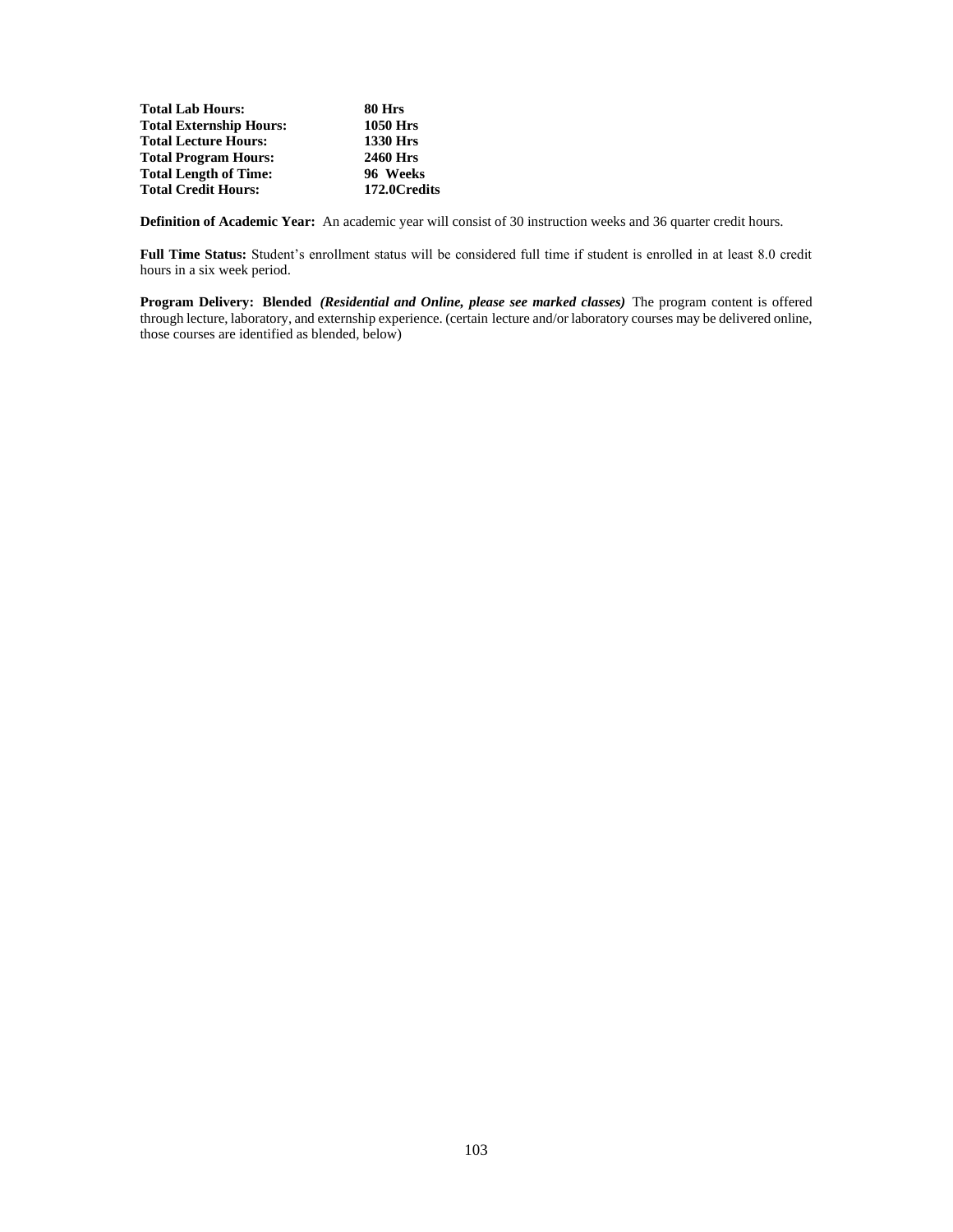# **ALG 110 ALGEBRA I**

This course is designed to provide understanding of basic properties of real numbers and to use algebraic models to solve verbal problems with linear and quadratic equations, complex numbers, factoring and graphs. Emphasis is placed on manipulation of algebraic equations, problem solving and their correlation to general arithmetic.

# **Clock hours of lab: 0**

# **Clock hours of classroom lecture: 30**

*Clock hours of individual and small group tutoring: provided to student on an as-needed basis*

# **Pre-Requisite: N/A**

**Total Clock Hours: 30**

# **Method of Delivery: Blended**

**Tuition: \$690.00**

| Length of time $(1 \text{ hrs per day}, 5 \text{ days per wk})$ : 6 wks |     |
|-------------------------------------------------------------------------|-----|
| Lecture                                                                 | 3.0 |
| Lab                                                                     | 0.0 |
| Ext                                                                     | 00  |

#### $TOTAL = 3.0 Qtr Hr$

#### **AAIP 101 ADVANCED ANATOMY FOR IMAGING PROFESSIONALS**

This course is designed to establish a knowledge base in the systems of the human body. The course content describes and discusses in specific detail the various functions of biological systems within the human body. The course introduces concepts relating to tissue, cells and organ systems. Anatomy is heavily emphasized, and individual class sessions often concentrate on specific parts of the body. Beginning human physiology covers the mechanisms sustaining human life and addresses each system's specific function, health issues, pathologies, diagnostics and disease prevention.

#### **Clock hours of lab: 20**

## **Clock hours of classroom lecture: 40**

*Clock hours of individual and small group tutoring: provided to student on an as-needed basis*

# **Pre-Requisite: N/A**

**Total Clock Hours: 60**

# **Tuition: \$1150.00**

| Length of time $(2 \text{ hrs per day}, 5 \text{ days per wk})$ : 6 wks |     |
|-------------------------------------------------------------------------|-----|
| Lecture                                                                 | 4.0 |
| Lab                                                                     | 1.0 |
| Ext                                                                     | 0.0 |

#### $TOTAL = 5.0$  Otr Hr

#### **AP 145R ANATOMY AND PHYSIOLOGY I**

This course provides systemic and functional review of human gross anatomy and systematic anatomy in order for students to obtain the knowledge required in the allied health professions. Students will learn the major gross—anatomical and systematic anatomy structures and functions / interactions of the different (organ) systems as well as the related terminology. The course will also introduce students to basic diagnostic images of gross-anatomical and systematic anatomy structures, as well as basic physiology, common diseases & treatments, and diet and nutrition. Apart from giving students an introduction to the body and its organ systems, this course will primarily focus on the clinical anatomy as it pertains to the appendicular skeletal system (upper and lower limbs),

muscular system, and nervous system.

#### **Clock hours of lab: 10 Clock hours of classroom lecture: 40**

*Clock hours of individual and small group tutoring: provided to student on an as-needed basis*

## **Pre-Requisite: N/A**

#### **Total Clock Hours: 50**

**Tuition: \$1035.00**

Length of time (2 hrs per day, 5 days per wk): 6 wks Lecture 4.0  $Lab$  0.5  $\text{Ext}$  0.0  $TOTAL = 4.5 Qtr Hr$ 

#### **AP 147R ANATOMY PHYSIOLOGY II**

This course provides a systemic and functional review of human gross anatomy and systematic anatomy in order for students to expand the knowledge acquired in the Anatomy & Physiology I course. Students will learn the major gross anatomical and systematic anatomy structures and functions / interactions of the different (organ) systems as well as the related terminology. The course will also introduce students to basic diagnostic images of gross-anatomical and systematic anatomy structures, as well as basic physiology, common diseases and treatments. This course will primarily focus on the clinical anatomy as it pertains to the thorax, abdomen, pelvis & perineum.

#### **Clock hours of lab: 10**

**Clock hours of classroom lecture: 40**

*Clock hours of individual and small group tutoring: provided to student on an as-needed basis*

#### **Pre-Requisite: AP 145R Total Clock Hours: 50**

**Tuition: \$1035.00**

| Length of time $(2 \text{ hrs per day}, 5 \text{ days per wk})$ : 6 wks |     |
|-------------------------------------------------------------------------|-----|
| Lecture                                                                 | 4.0 |
| Lab                                                                     | 0.5 |

| Ext |                      |  |
|-----|----------------------|--|
|     | $TOTAL = 4.5 Qtr Hr$ |  |
|     |                      |  |

# **BC 110: BUSINESS COMMUNICATION**

This course examines basic interpersonal communication processes with practical applications for the business environment. Issues regarding crosscultural communications and ethical considerations in business communication are discussed. The course will emphasize planning, organizing and delivering oral presentation in business setting.

# **Clock hours of lab: 0**

**Clock hours of classroom lecture: 30**

*Clock hours of individual and small group tutoring: provided to student on an as-needed basis*

**Pre-Requisite: N/A Total Clock Hours: 30 Method of Delivery: Blended Tuition: \$690.00**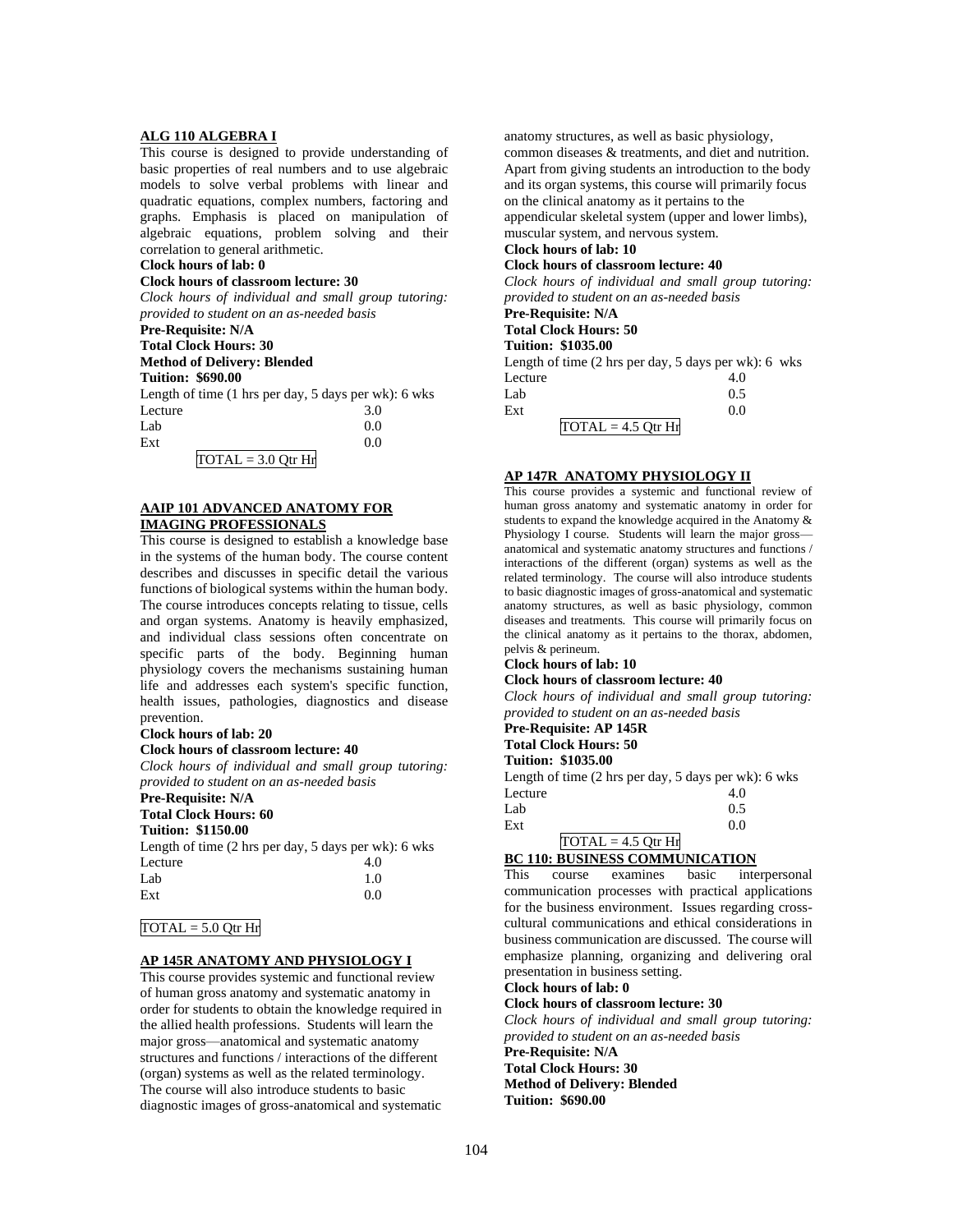Length of time (1 hrs per day, 5 days per wk): 6 wks Lecture 3.0  $Lab$  0.0  $\text{Ext}$  0.0

 $TOTAL = 3.0 Qtr Hr$ 

## **BIO 101 BIOLOGY I**

This course is designed to provide the students with the foundation and knowledge of biology in brief investigations of all major facets of living organisms including cell structure and function, major kingdoms of organisms, selected topics in human anatomy, physiology, genetics, reproduction, evolution, and biochemistry. In addition, ecological principles and conservation will be stressed throughout the course.

## **Clock hours of lab: 0**

## **Clock hours of classroom lecture: 30**

*Clock hours of individual and small group tutoring: provided to student on an as-needed basis*

# **Pre-Requisite: N/A**

**Total Clock Hours: 30 Method of Delivery: Blended**

# **Tuition: \$690.00**

Length of time (1 hrs per day, 5 days per wk): 6 wks Lecture 3.0

| Lab |                                            | 0.0 |
|-----|--------------------------------------------|-----|
| Ext |                                            | 0.0 |
|     | $\text{TOTAL} = 3.0 \text{ Qtr} \text{Hr}$ |     |

## **ENGL 145 TECHNICAL WRITING**

This course will teach students how to communicate clearly and effectively, changing writing style and content for varying audiences and purposes. The course will focus on meeting readers' needs while representing the interests of your employer. The assignments will cover a variety of tasks produced under different circumstances.

## **Clock hours of lab: 0**

# **Clock hours of classroom lecture: 30**

*Clock hours of individual and small group tutoring: provided to student on an as-needed basis*

#### **Pre-Requisite: N/A Total Clock Hours: 30**

#### **Method of Delivery: Blended**

**Tuition: \$690.00**

Length of time (1 hrs per day, 5 days per wk): 6 wks Lecture 3.0  $Lab$  0.0  $\text{Ext}$  0.0

 $TOTAL = 3.0 Qtr Hr$ 

# **HC 115R HEALTHCARE VOCABULARY I**

This course provides in-depth medical terminology information including Greek and Latin derivations, prefixes, suffixes, root words, and combining forms. It provides practice in building and defining medical terms, and emphasizes correct spelling and pronunciation of medical words. Interpreting terminology related to body structure, disease,

diagnosis, and treatment is emphasized along with medical abbreviations. **Clock hours of lab: 10 Clock hours of classroom lecture: 40** *Clock hours of individual and small group tutoring: provided to student on an as-needed basis* **Pre-Requisite: N/A Total Clock Hours: 50 Method of Delivery: Blended Tuition: \$1035.00** Length of time (1 hrs per day, 5 days per wk): 6 wks Lecture  $4.0$ Lab  $0.5$  $\text{Ext}$  0.0

 $TOTAL = 4.5 Qtr Hr$ 

# **HC 120R HEALTHCARE VOCABULARY II**

This course is a continuation of HC 115 and provides in-depth medical terminology information including Greek and Latin derivations, prefixes, suffixes, root words, and combining forms. It provides practice in building and defining medical terms, and emphasizes correct spelling and pronunciation of medical words. Interpreting terminology related to body structure, disease, diagnosis, and treatment is emphasized along with medical abbreviations.

## **Clock hours of lab: 10**

## **Clock hours of classroom lecture: 40**

*Clock hours of individual and small group tutoring: provided to student on an as-needed basis*

# **Pre-Requisite: HC 115R**

#### **Total Clock Hours: 50 Tuition: \$1035.00**

Length of time (2 hrs per day, 5 days per wk): 6 wks Lecture 3.0  $Lab$  0.0  $\text{Ext}$  0.0  $TOTAL = 4.5$  Qtr Hr

## **HC 135 HEALTHCARE ETHICS**

The student will learn the application of legal principles, policies, regulations, and standards for the control and use of information as it applies to various areas of employment. Students will learn the proper release of information, ethical codes, confidentiality, humanistic healthcare, legal terminology, legal judgments, documents, and litigation terms. In class, the student will apply this knowledge through discussion of ethical dilemmas, conferencing, and analysis of legal situations.

#### **Clock hours of lab: 0 Clock hours of classroom lecture: 30**

*Clock hours of individual and small group tutoring: provided to student on an as-needed basis* **Pre-Requisite: N/A**

## **Total Clock Hours: 30**

**Method of Delivery: Blended**

#### **Tuition: \$690.00**

Length of time (1 hrs per day, 5 days per wk): 6 wks Lecture 3.0  $Lab$  0.0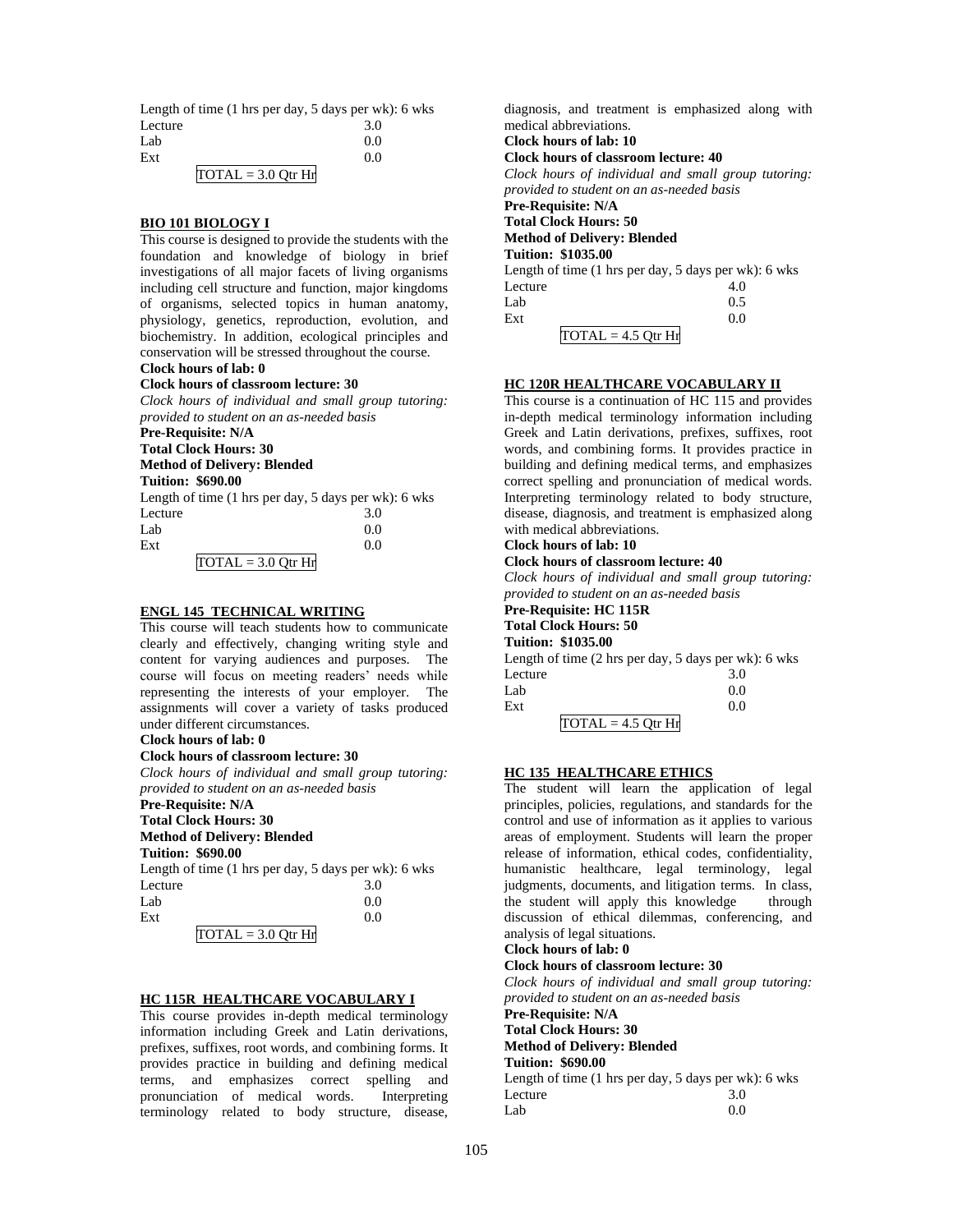#### $\text{Ext}$  0.0  $TOTAL = 3.0 Qtr Hr$

#### **ISC 101: INTRODUCTION TO COMPUTERS**

Participants are introduced to the Microsoft Office program suite, including Excel for spreadsheets and Word for word processing, Content includes creating, saving, retrieving, editing, formatting, enhancing, printing, and merging a variety of documents.

## **Clock hours of lab: 0**

#### **Clock hours of classroom lecture: 30**

*Clock hours of individual and small group tutoring: provided to student on an as-needed basis*

# **Pre-Requisite: N/A**

# **Total Clock Hours: 30**

#### **Method of Delivery: Blended Tuition: \$690.00**

| random. pozoivo                                                         |     |
|-------------------------------------------------------------------------|-----|
| Length of time $(1 \text{ hrs per day}, 5 \text{ days per wk})$ : 6 wks |     |
| Lecture                                                                 | 3.0 |
| Lab                                                                     | 0.0 |

| Lab. |                                            | 0.0 |
|------|--------------------------------------------|-----|
| Ext  |                                            | 0.0 |
|      | $\overline{NOTAL} = 3.0 \overline{Qtr Hr}$ |     |

## **ISC 1100: CLINICAL PRACTICE**

Content and clinical practice experiences should be designed to sequentially develop, apply, critically analyze, integrate, synthesize and evaluate concepts and theories in the performance of radiologic procedures. Through structured, sequential, competency-based clinical assignments, concepts of team practice, patient-centered clinical practice and professional development are discussed, examined and evaluated.

#### **Clock hours of lab: 10**

## **Clock hours of classroom lecture: 40**

*Clock hours of individual and small group tutoring: provided to student on an as-needed basis*

#### **Pre-Requisite: N/A Total Clock Hours: 50**

**Tuition: \$1035.00**

|                      | Length of time $(2 \text{ hrs per day}, 5 \text{ days per wk})$ : 6 wks |
|----------------------|-------------------------------------------------------------------------|
| Lecture              | 4.0                                                                     |
| Lab                  | 0.5                                                                     |
| Ext                  | 0.0                                                                     |
| $TOTAL = 4.5$ Otr Hr |                                                                         |

#### **ISC 1301: SECTIONAL ANATOMY I**

This course is the study of cross-sectional normal with normal anatomical variants. The course will demonstrate and educate the student on the correlation of the study of cross-sectional anatomy. In this course, students will explore in-depth study of human anatomy in sagittal, coronal, transverse, and orthogonal sections essential to current techniques in diagnostic imaging. This course content will include an introduction to cross sectional anatomy, cranium and facial bones, brain, neck and spine.

#### **Clock hours of lab: 0**

#### **Clock hours of classroom lecture: 30**

*Clock hours of individual and small group tutoring: provided to student on an as-needed basis*

**Pre-Requisite: N/A Total Clock Hours: 30 Tuition: \$690.00** Length of time (1 hrs per day, 5 days per wk): 6 wks Lecture 3.0  $Lab$  0.0  $\text{Ext}$  0.0  $TOTAL = 3.0 Qtr Hr$ 

#### **ISC 1302: SECTIONAL ANATOMY II**

This course is a continuation of ISC 1301. This course is the study of cross-sectional normal with normal anatomical variants. The course will demonstrate and educate the student on the correlation of the study of cross-sectional anatomy. In this course, students will explore in-depth study of human anatomy in sagittal, coronal, transverse, and orthogonal sections essential to current techniques in diagnostic imaging. This course content will include the thorax, abdomen, pelvis, upper and lower extremities.

## **Clock hours of lab: 0**

**Clock hours of classroom lecture: 30**

*Clock hours of individual and small group tutoring: provided to student on an as-needed basis*

# **Pre-Requisite: ISC 1301**

**Total Clock Hours: 30**

# **Tuition: \$690.00**

Length of time (1 hrs per day, 5 days per wk): 6 wks Lecture 3.0  $Lab$  0.0  $\text{Ext}$  0.0  $TOTAL = 3.0$  Otr Hr

#### **ISC 1400: DIGITAL IMAGE AND DISPLAY**

This course provides a comprehensive overview of digital imaging acquisition, PACS , RIS and the electronic medical. The subjects are formatted in individual outlines and can be sequenced according to level of knowledge desired. The course includes basic principles of digital imaging, digital image acquisition, PACS, RIS and the EMR. The course will include digital imaging quality control and the importance of formulating a QA management program.

#### **Clock hours of lab: 0 Clock hours of classroom lecture: 30**

*Clock hours of individual and small group tutoring: provided to student on an as-needed basis*

## **Pre-Requisite: N/A Total Clock Hours: 30 Tuition: \$690.00** Length of time (1 hrs per day, 5 days per wk): 6 wks Lecture

| Luur |                      | J.V |  |
|------|----------------------|-----|--|
| Lab  |                      | 0.0 |  |
| Ext  |                      | 0.0 |  |
|      | $TOTAL = 3.0 Qtr Hr$ |     |  |

## **ISC 1500: FUNDAMENTALS OF IMAGING SCIENCES**

The course content is designed to provide an overview of the foundations in the imaging sciences and the practitioner's role in the health care delivery system. Principles, practices and policies of the health care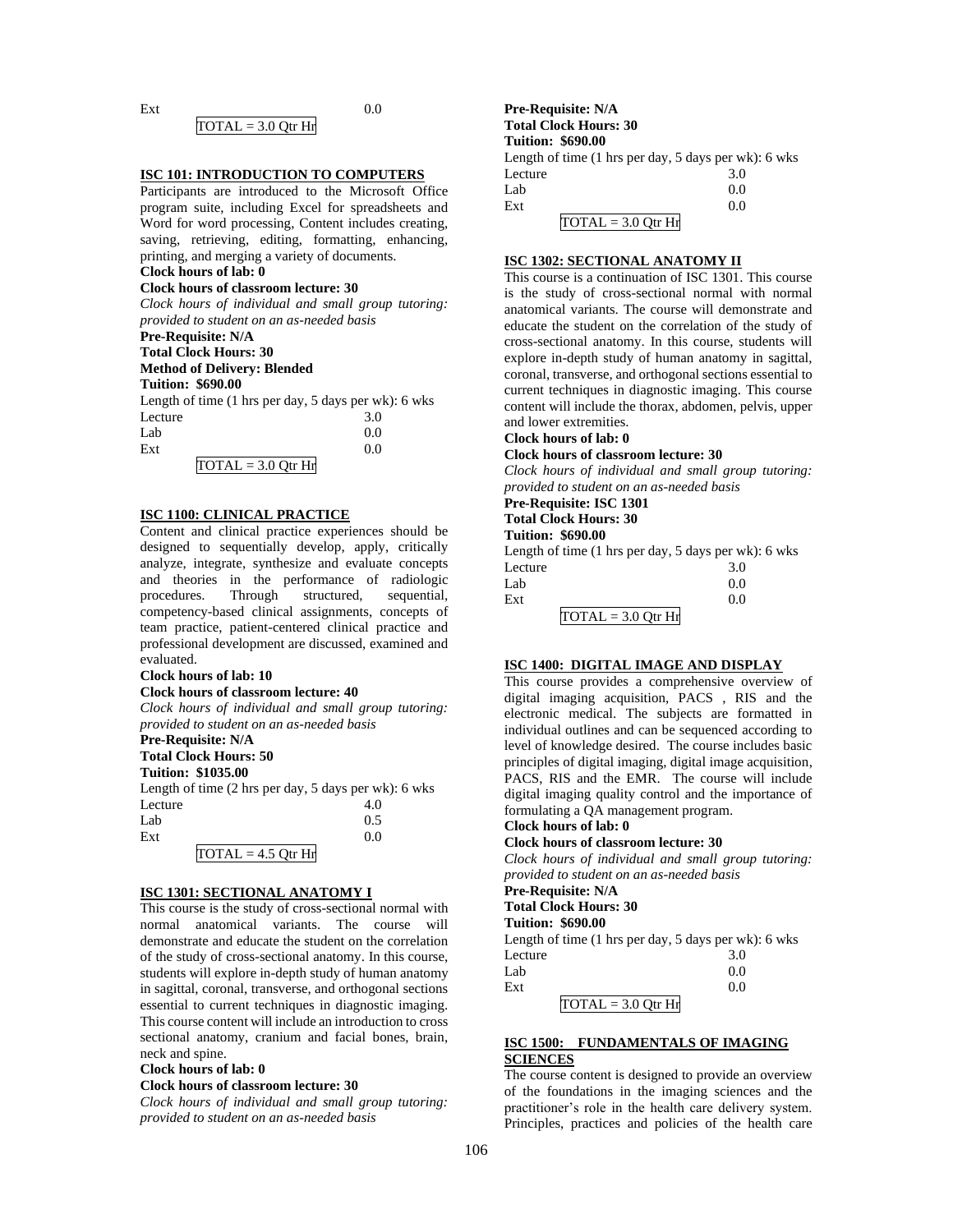organization(s) are examined and discussed in addition to the professional responsibilities of the imaging professional. The course will include development of critical thinking skills as well as the transition from classroom to clinical environment. The course will discuss current legal and ethical situation as it pertains to medical imaging.

#### **Clock hours of lab: 0**

#### **Clock hours of classroom lecture: 30**

*Clock hours of individual and small group tutoring: provided to student on an as-needed basis*

**Pre-Requisite: N/A Total Clock Hours: 30**

# **Tuition: \$690.00**

Length of time (1 hrs per day, 5 days per wk): 6 wks Lecture 3.0<br>Lab 0.0  $Lab$  0.0  $\text{Ext}$  0.0  $TOTAL = 3.0 Qtr Hr$ 

## **ISC 1600: PATIENT CARE IN IMAGING SCIENCES**

The content for this course is designed to provide the basic concepts of patient care, including consideration for the physical and psychological needs of the patient and family. Routine and emergency patient care procedures are described, as well as infection control procedures using standard precautions. The role of the imaging professional in patient education is identified. The course provides laboratory instruction in basic patient care procedures as well as beginning practical clinical experience in a radiology department. The following topics will be explored, infection control, isolation procedures, aseptic technique, sterile procedures, vital signs, chest tubes, various lines, patient transfer techniques, patient interactions , history taking and patient safety protocols.

# **Clock hours of lab: 10**

#### **Clock hours of classroom lecture: 40**

*Clock hours of individual and small group tutoring: provided to student on an as-needed basis*

# **Pre-Requisite: N/A**

**Total Clock Hours: 50**

# **Tuition: \$1035.00**

Length of time (2 hrs per day, 5 days per wk): 6 wks Lecture 4.0<br>Lab 0.5  $Lab$  0.5  $\text{Ext}$  0.0  $TOTAL = 4.5 Qtr Hr$ 

#### **ISC 1700: PHARMACOLOGY AND DRUG ADMINISTRATION**

Content is designed to provide basic concepts of pharmacology. The theory and practice of basic techniques of vein punctures and administration of diagnostic contrast agents and/or intravenous medications is included. The appropriate delivery of patient care during these procedures is emphasized. The course will include contrast media utilized in the imaging sciences including Ionic, non-ionic, barium sulfate , gadolinium, water soluble, positive, negative and newer agents. The course will discuss possible adverse reactions to contrast agents utilized in the imaging sciences. Discussion regarding adverse reactions to contrast as well patient emergency preparedness will be included.

# **Clock hours of lab: 0**

**Clock hours of classroom lecture: 30**

*Clock hours of individual and small group tutoring: provided to student on an as-needed basis*

# **Pre-Requisite: N/A Total Clock Hours: 30**

# **Tuition: \$690.00**

| Length of time (1 hrs per day, 5 days per wk): 6 wks |     |
|------------------------------------------------------|-----|
| Lecture                                              | 3.0 |
| Lab                                                  | 0.0 |
| Ext                                                  | 0.0 |
| $TOTAL = 3.0$ Otr Hr                                 |     |

# **PSY 110: INTRODUCTION TO GENERAL PSYCHOLOGY**

This course will describe the basic theories, principles, and concepts of psychology as they relate to behaviors and mental processes. This course will also apply psychological theories, principles, and concepts to everyday life, including industry and organizations. The students will learn to compare and contrast material and information from other cultures.

# **Clock hours of lab: 0**

## **Clock hours of classroom lecture: 30**

*Clock hours of individual and small group tutoring: provided to student on an as-needed basis*

**Pre-Requisite: N/A**

# **Total Clock Hours: 30**

**Tuition: \$690.00**

|         | Length of time $(1 \text{ hrs per day}, 5 \text{ days per wk})$ : 6 wks |
|---------|-------------------------------------------------------------------------|
| Lecture | 3.0                                                                     |
| Lab     | 0.0                                                                     |
| Ext     | 0.0                                                                     |
|         |                                                                         |

 $TOTAL = 3.0 Qtr Hr$ 

## **RADS 1001: IMAGE ANALYSIS I**

The course content is designed to provide a basis for analyzing radiographic images. Included are the importance of minimum imaging standards, discussion of a problem-solving technique for image evaluation and the factors that can affect image quality. Actual images will be included for analysis. Topics in this course will include guidelines for image analysis, Introduction to digital radiography image analysis, image analysis of the chest, abdomen, shoulder, and lower extremities.

#### **Clock hours of lab: 0**

#### **Clock hours of classroom lecture: 30**

*Clock hours of individual and small group tutoring: provided to student on an as-needed basis* **Pre-Requisite: N/A Total Clock Hours: 30 Tuition: \$690.00** Length of time (1 hrs per day, 5 days per wk): 6 wks Lecture 3.0  $Lab$  0.0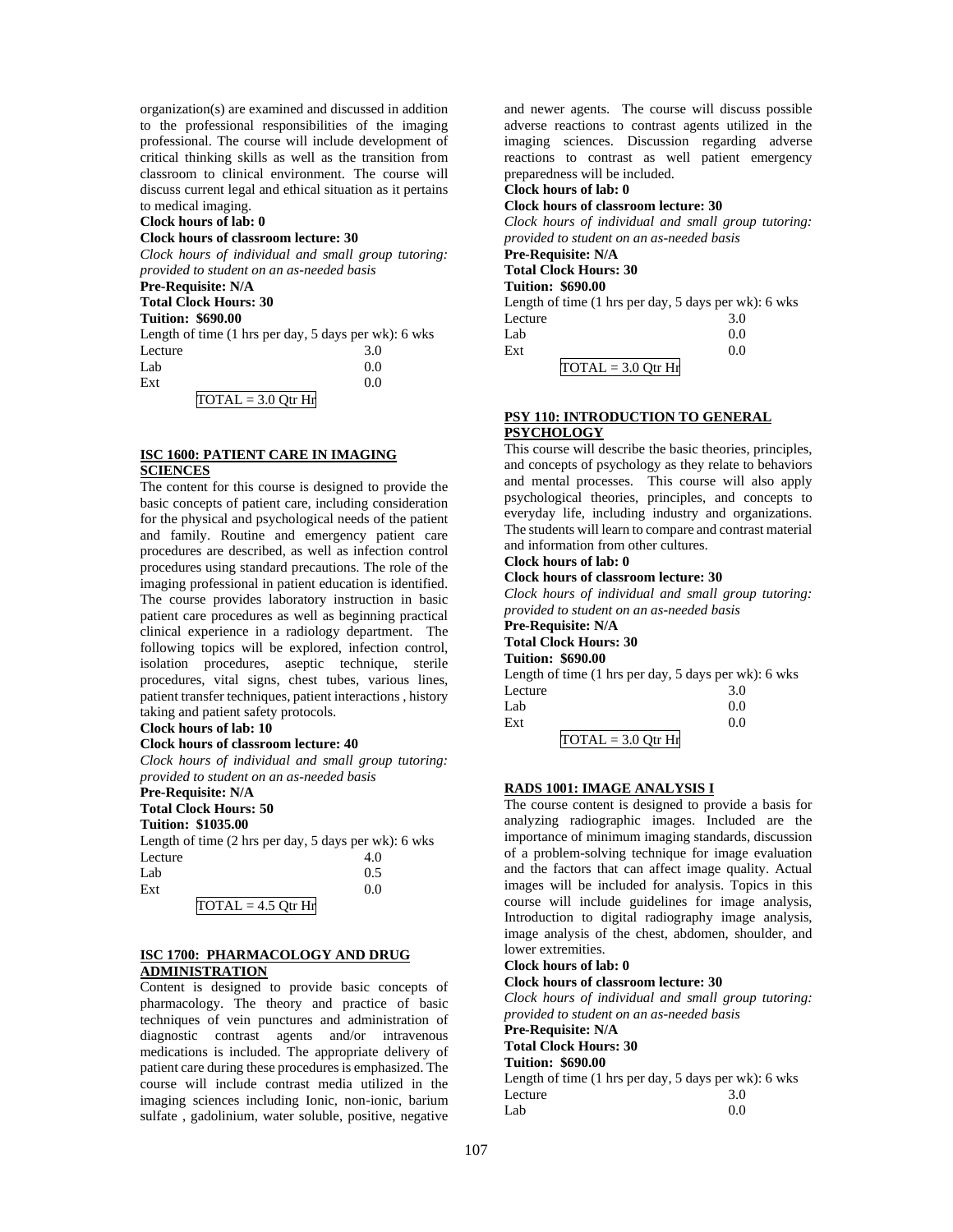#### $\text{Ext}$  0.0  $TOTAL = 3.0 Qtr Hr$

#### **RADS 1002: IMAGE ANALYSIS II**

This course is a continuation of RADS 1001. The course content is designed to provide a basis for analyzing radiographic images. Included are the importance of minimum imaging standards, discussion of a problem-solving technique for image evaluation and the factors that can affect image quality. Actual images will be included for analysis. Topics in this course will include exposure technique factors and selection, scatter control, and fluoroscopy.

# **Clock hours of lab: 0**

# **Clock hours of classroom lecture: 30**

*Clock hours of individual and small group tutoring: provided to student on an as-needed basis*

# **Pre-Requisite: RADS 1001**

**Total Clock Hours: 30**

# **Tuition: \$690.00**

Length of time (1 hrs per day, 5 days per wk): 6 wks Lecture 3.0

| Lab |                                 | 0.0 |
|-----|---------------------------------|-----|
| Ext |                                 | 0.0 |
|     | $\overline{TOTAL} = 3.0$ Qtr Hr |     |

#### **RADS 1101: PRINCIPLES OF RADIOGRAPHIC IMAGING I**

This course is the first of six Radiographic Principles courses. The course content will include discussion relative to radiation concepts, electricity, electromagnetism, basic radiographic x-ray equipment and the x-ray tube. The course will provide discussion relative to the discovery of x-rays and x-ray properties. The course will include the relationship between current, potential difference and resistance in a circuit known as Ohm's law.

#### **Clock hours of lab: 0**

#### **Clock hours of classroom lecture: 30**

*Clock hours of individual and small group tutoring: provided to student on an as-needed basis*

#### **Pre-Requisite: N/A Total Clock Hours: 30**

**Tuition: \$690.00**

Length of time (1 hrs per day, 5 days per wk): 6 wks Lecture 3.0<br>Lab 0.0

| Lab |                                 | 0.0 |
|-----|---------------------------------|-----|
| Ext |                                 | 0.0 |
|     | $\overline{TOTAL} = 3.0$ Qtr Hr |     |

## **RADS 1102: PRINCIPLES OF RADIOGRAPHIC IMAGING II**

This course is the second of six Radiographic Principles courses and a continuation of RADS 1101. The course content will include discussion relative to X-ray production, imaging filtration, mA, mAs, kVp, distance, image quality factors, x-ray interactions with matter and beam restrictions and beam restriction devices. The course will detail the relationship between the prime factors as they relate to image quality. **Clock hours of lab: 0** 

# **Clock hours of classroom lecture: 30**

*Clock hours of individual and small group tutoring:* 

*provided to student on an as-needed basis*

**Pre-Requisite: RADS 1101**

#### **Total Clock Hours: 30 Tuition: \$690.00**

Length of time (1 hrs per day, 5 days per wk): 6 wks

|         | Lengui of third (1 ms per day, 9 days per will be we |     |  |
|---------|------------------------------------------------------|-----|--|
| Lecture |                                                      | 3.0 |  |
| Lab     |                                                      | 0.0 |  |
| Ext     |                                                      | 0.0 |  |
|         | $TOTAL = 3.0 Qtr Hr$                                 |     |  |

## **RADS 1103: PRINCIPLES OF RADIOGRAPHIC IMAGING III**

This course is third of six Radiographic Principles courses and a continuation of RADS 1102.The course content will include discussion relative to the principles of photon attenuation, imaging through pathologic processes and radiographic grid devices.

# **Clock hours of lab: 0**

## **Clock hours of classroom lecture: 30**

*Clock hours of individual and small group tutoring: provided to student on an as-needed basis*

# **Pre-Requisite: RADS 1102**

#### **Total Clock Hours: 30 Tuition: \$690.00**

Length of time (1 hrs per day, 5 days per wk): 6 wks Lecture 3.0

| Lab |                                                       | 0.0 |
|-----|-------------------------------------------------------|-----|
| Ext |                                                       | 0.0 |
|     | $\overline{\text{TOTAL}} = 3.0 \text{ Qtr} \text{Hr}$ |     |

# **RADS 1104: PRINCIPLES OF RADIOGRAPHIC IMAGING IV**

This course is fourth of six Radiographic Principles courses and a continuation of RADS 1103. The course content will include discussion relative to the imaging process inclusive of radiographic acceptable limits and the five phases that make the process viable. The course will include discussion pertinent to density, contrast, detail and distortion with inclusion of their relationships toward obtaining an acceptable diagnostic image.

## **Clock hours of lab: 0**

**Clock hours of classroom lecture: 30**

*Clock hours of individual and small group tutoring: provided to student on an as-needed basis*

#### **Pre-Requisite: RADS 1103 Total Clock Hours: 30**

# **Tuition: \$690.00**

Length of time (1 hrs per day, 5 days per wk): 6 wks Lecture 3.0  $Lab$  0.0

| Ext |                      |  |
|-----|----------------------|--|
|     | $TOTAL = 3.0$ Otr Hr |  |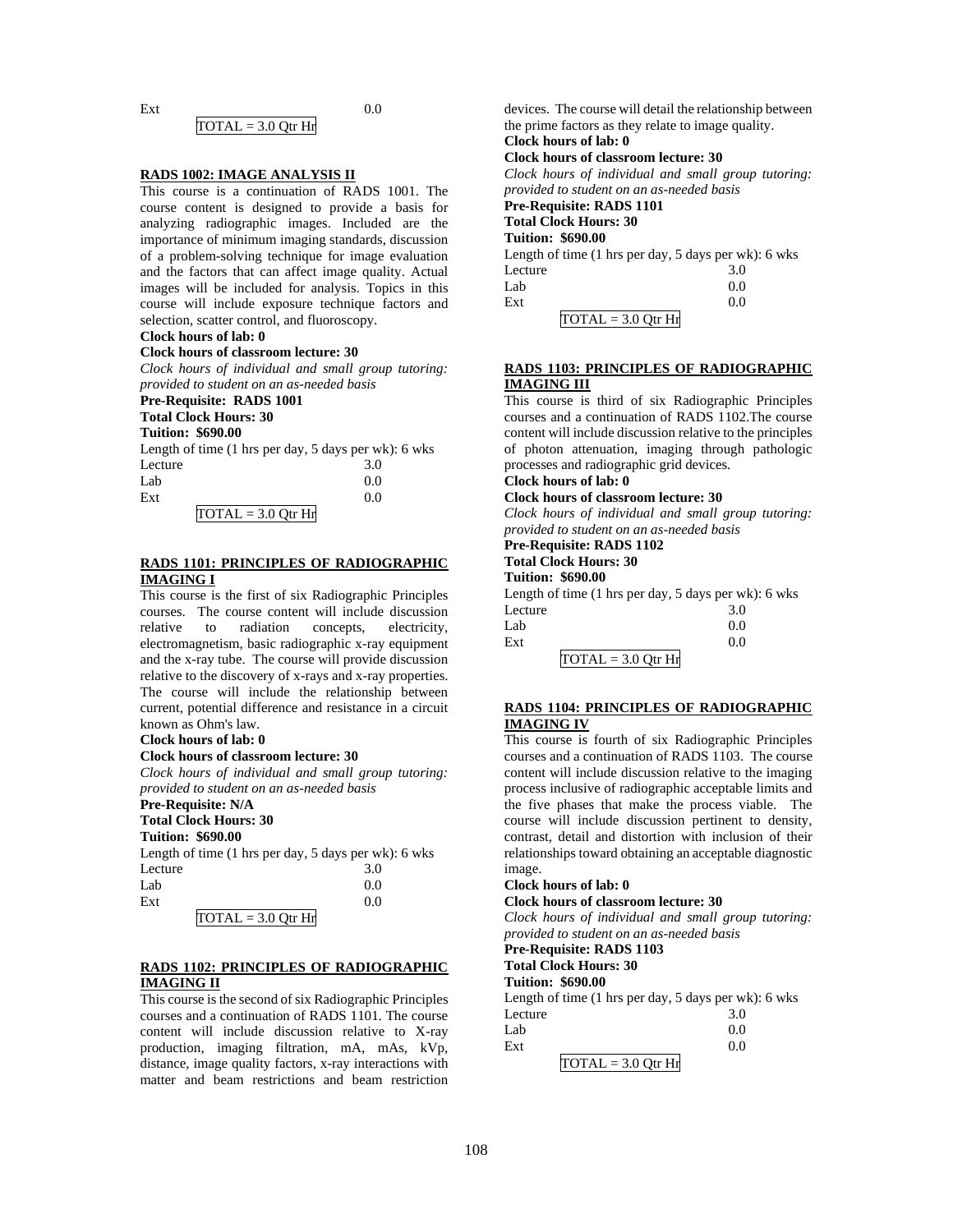## **RADS 1105: PRINCIPLES OF RADIOGRAPHIC IMAGING V**

This course is fifth of six Radiographic Principles courses and a continuation of RADS 1104 .The course content will include discussion relative to the imaging process. The course will discuss the art of image critique, quality management, exposure charts and fixed and varied kilovoltage systems. The course will include discussion pertinent to the use of automatic exposure controls (AEC's).

#### **Clock hours of lab: 0**

#### **Clock hours of classroom lecture: 30**

*Clock hours of individual and small group tutoring: provided to student on an as-needed basis*

# **Pre-Requisite: RADS 1104**

# **Total Clock Hours: 30**

**Tuition: \$690.00**

|         | Length of time $(1 \text{ hrs per day}, 5 \text{ days per wk})$ : 6 wks |
|---------|-------------------------------------------------------------------------|
| Lecture | 3.0                                                                     |
| Lab     | 0.0                                                                     |
| Ext     | 0.0                                                                     |
|         |                                                                         |

# $TOTAL = 3.0 Qtr Hr$

## **RADS 1106: PRINCIPLES OF RADIOGRAPHIC IMAGING VI**

This course is the sixth of six Radiographic Principles courses and a continuation of RADS 1105 .The course content will include discussion relative to quality management in radiography including a continuation of QC testing and monitoring of radiographic equipment. The course will offer instruction pertinent to fluoroscopy mobile radiography, and conventional tomography will be reviewed.

## **Clock hours of lab: 0**

## **Clock hours of classroom lecture: 30**

*Clock hours of individual and small group tutoring: provided to student on an as-needed basis*

#### **Pre-Requisite: RADS 1105 Total Clock Hours: 30**

**Tuition: \$690.00**

Length of time (1 hrs per day, 5 days per wk): 6 wks Lecture 3.0  $Lab$  0.0  $\text{Ext}$  0.0  $TOTAL = 3.0$  Qtr Hr

#### **RADS 1201: RADIOGRAPHIC PROCEDURES I**

The RADS 1201 course is the first of six radiographic procedures courses. This course includes an introduction to radiographic positioning terminology, the proper manipulation of equipment, positioning and alignment of the anatomical structures and equipment, and evaluation of images for proper demonstration of basic anatomy and related pathology. The topics that will be discussed are Radiographic Terminology and Principles, Chest, Abdomen, and Upper Extremities. **Clock hours of lab: 0** 

# **Clock hours of classroom lecture: 30**

*Clock hours of individual and small group tutoring: provided to student on an as-needed basis*

**Pre-Requisite: N/A Total Clock Hours: 30 Tuition: \$690.00** Length of time (1 hrs per day, 5 days per wk): 6 wks Lecture 3.0  $Lab$  0.0  $\text{Ext}$  0.0  $TOTAL = 3.0 Qtr Hr$ 

#### **RADS 1202: RADIOGRAPHIC PROCEDURES II**

This course is a continuation of RADS 1201. This course includes radiographic positioning terminology, the proper manipulation of equipment, positioning and alignment of the anatomical structure and equipment, and evaluation of images for proper demonstration of basic anatomy and related pathology. The topics that will be discussed are the Shoulder Girdle, Lower Extremities, Pelvis and Upper Femora, Lumbar Spine, Sacrum, Coccyx, and SI Joints..

#### **Clock hours of lab: 0**

#### **Clock hours of classroom lecture: 30**

*Clock hours of individual and small group tutoring: provided to student on an as-needed basis*

#### **Pre-Requisite: RADS 1201 Total Clock Hours: 30**

#### **Tuition: \$690.00**

Length of time (1 hrs per day, 5 days per wk): 6 wks Lecture 3.0  $Lab$  0.0  $\text{Ext}$  0.0  $TOTAL = 3.0$  Otr Hr

## **RADS 1203: RADIOGRAPHIC PROCEDURES III**

This course is a continuation of RADS 1202. This course includes radiographic positioning terminology, the proper manipulation of equipment, positioning and alignment of the anatomical structure and equipment, and evaluation of images for proper demonstration of basic anatomy and related pathology. The topics that will be discussed are Cervical Spine, Thoracic Spine, Bony Thorax, Esophagus, Upper GI, Small Bowel and Lower GI.

# **Clock hours of lab: 0**

#### **Clock hours of classroom lecture: 30**

*Clock hours of individual and small group tutoring: provided to student on an as-needed basis*

#### **Pre-Requisite: RADS 1202 Total Clock Hours: 30**

#### **Tuition: \$690.00**

Length of time (1 hrs per day, 5 days per wk): 6 wks Lecture 3.0  $Lab$  0.0  $\text{Ext}$  0.0  $TOTAL = 3.0 Qtr Hr$ 

## **RADS 1204: RADIOGRAPHIC PROCEDURES IV**

This course is a continuation of RADS 1203. This course includes radiographic positioning terminology,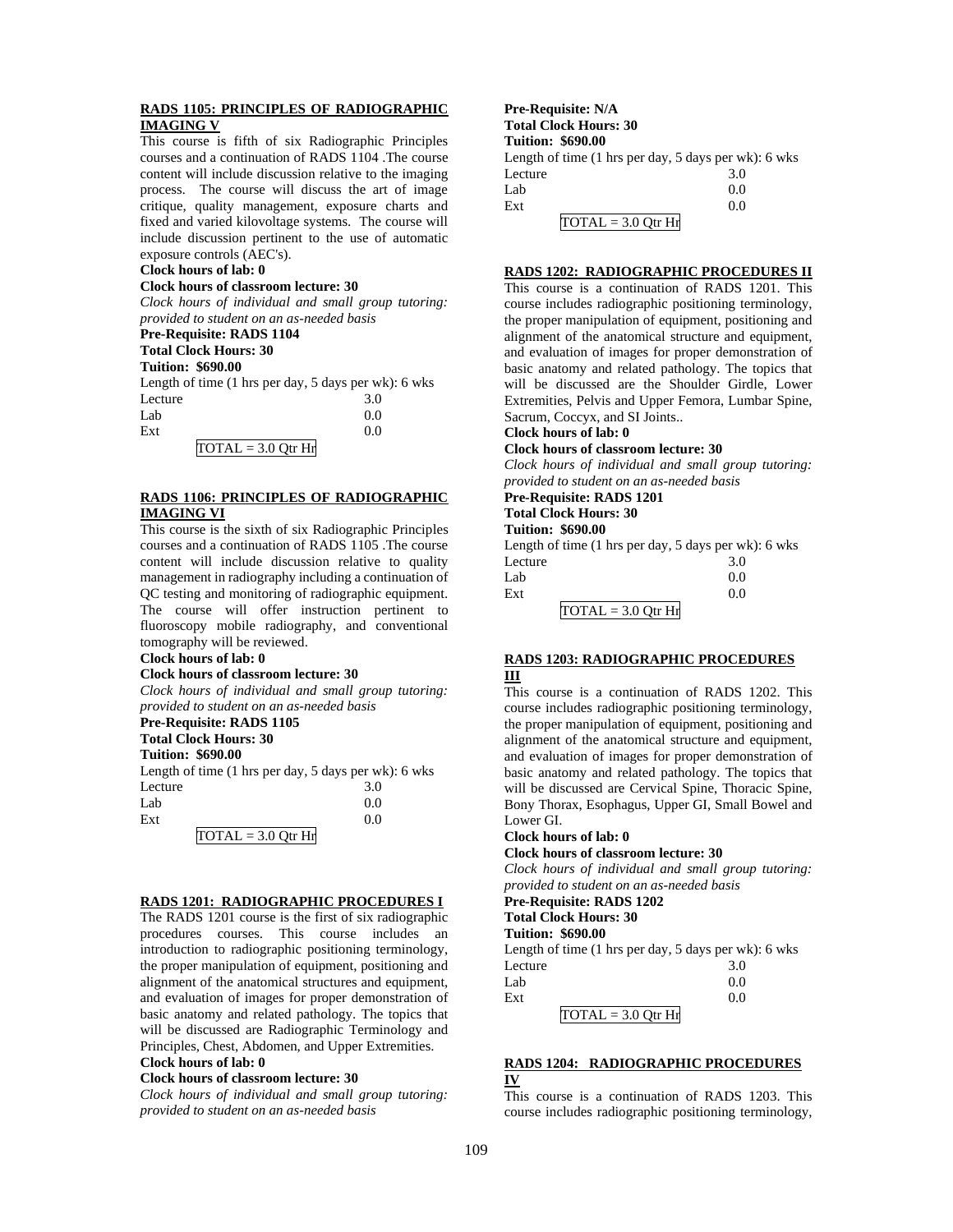the proper manipulation of equipment, positioning and alignment of the anatomical structure and equipment, and evaluation of images for proper demonstration of basic anatomy and related pathology. The topics that will be discussed are Skull, Facial Bones, and Paranasal Sinuses.

# **Clock hours of lab: 0**

# **Clock hours of classroom lecture: 30**

*Clock hours of individual and small group tutoring: provided to student on an as-needed basis*

#### **Pre-Requisite: RADS 1203 Total Clock Hours: 30**

**Tuition: \$690.00**

Length of time (1 hrs per day, 5 days per wk): 6 wks Lecture 3.0  $Lab$  0.0  $\text{Ext}$  0.0

 $\overline{TOTAL} = 3.0$  Qtr Hr

## **RADS 1205: RADIOGRAPHIC PROCEDURES V**

This course is a continuation of RADS 1204. This course includes radiographic positioning terminology, the proper manipulation of equipment, positioning and alignment of the anatomical structure and equipment, and evaluation of images for proper demonstration of basic anatomy and related pathology. The topics that will be discussed include Contrast Arthrography, Myelography, Digestive system, Urinary System, Reproductive System, and Pediatric Radiography.

# **Clock hours of lab: 0**

# **Clock hours of classroom lecture: 30**

*Clock hours of individual and small group tutoring: provided to student on an as-needed basis*

# **Pre-Requisite: RADS 1204**

**Total Clock Hours: 30**

# **Tuition: \$690.00**

Length of time (1 hrs per day, 5 days per wk): 6 wks Lecture 3.0  $Lab$  0.0  $\text{Ext}$  0.0

 $TOTAL = 3.0 Qtr Hr$ 

## **RADS 1206: RADIOGRAPHIC PROCEDURES VI**

This course is a continuation of RADS 1205. This course includes radiographic positioning terminology, the proper manipulation of equipment, positioning and alignment of the anatomical structure and equipment, and evaluation of images for proper demonstration of basic anatomy and related pathology. The topics that will be discussed are Trauma Radiography, Surgical Radiography, Mobile Radiography and Geriatric Radiography.

#### **Clock hours of lab: 0**

#### **Clock hours of classroom lecture: 30**

*Clock hours of individual and small group tutoring: provided to student on an as-needed basis* **Pre-Requisite: RADS 1205 Total Clock Hours: 30 Tuition: \$690.00**

| Length of time $(1 \text{ hrs per day}, 5 \text{ days per wk})$ : 6 wks |     |
|-------------------------------------------------------------------------|-----|
| Lecture                                                                 | 3.0 |
| Lab                                                                     | 0.0 |
| Ext                                                                     | 0.0 |
| $TOTAL = 3.0 Qtr Hr$                                                    |     |

## **RADS 1301: RADIOGRAPHIC IMAGING EQUIPMENT I**

The content is designed to establish a knowledge base in radiographic, fluoroscopic, mobile and tomographic equipment requirements and design. The content also provides a basic knowledge of quality control. **Clock hours of lab: 0** 

# **Clock hours of classroom lecture: 30**

*Clock hours of individual and small group tutoring: provided to student on an as-needed basis*

**Pre-Requisite: N/A**

# **Total Clock Hours: 30**

## **Tuition: \$690.00**

Length of time (1 hrs per day, 5 days per wk): 6 wks Lecture 3.0  $Lab$  0.0

| Ext |                      |  |
|-----|----------------------|--|
|     | $TOTAL = 3.0$ Otr Hr |  |

# **RADS 1302: RADIOGRAPHIC IMAGING EQUIPMENT II**

This is a continuation of course RADS 1301. The content is designed to establish a knowledge base in radiographic, fluoroscopic, mobile and tomographic equipment requirements and design. The content also provides a basic knowledge of quality control.

#### **Clock hours of lab: 0 Clock hours of classroom lecture: 30**

*Clock hours of individual and small group tutoring: provided to student on an as-needed basis*

# **Pre-Requisite: RADS 1301**

**Total Clock Hours: 30**

#### **Tuition: \$690.00**

Length of time (1 hrs per day, 5 days per wk): 6 wks Lecture 3.0  $Lab$  0.0  $\text{Ext}$  0.0  $TOTAL = 3.0 Qtr Hr$ 

## **RADS 1401: RADIATION PROTECTION I**

This course is the study of the effects of radiation exposure on biological systems, typical medical exposure levels, methods for measuring and monitoring radiation, and methods for protecting personnel and patients from excessive exposure. The course will include an introduction to radiation protection, radiation types, sources, doses received, interaction of x-radiation with matter and radiation monitoring.

# **Clock hours of lab: 0**

**Clock hours of classroom lecture: 30** *Clock hours of individual and small group tutoring: provided to student on an as-needed basis*

**Pre-Requisite: N/A**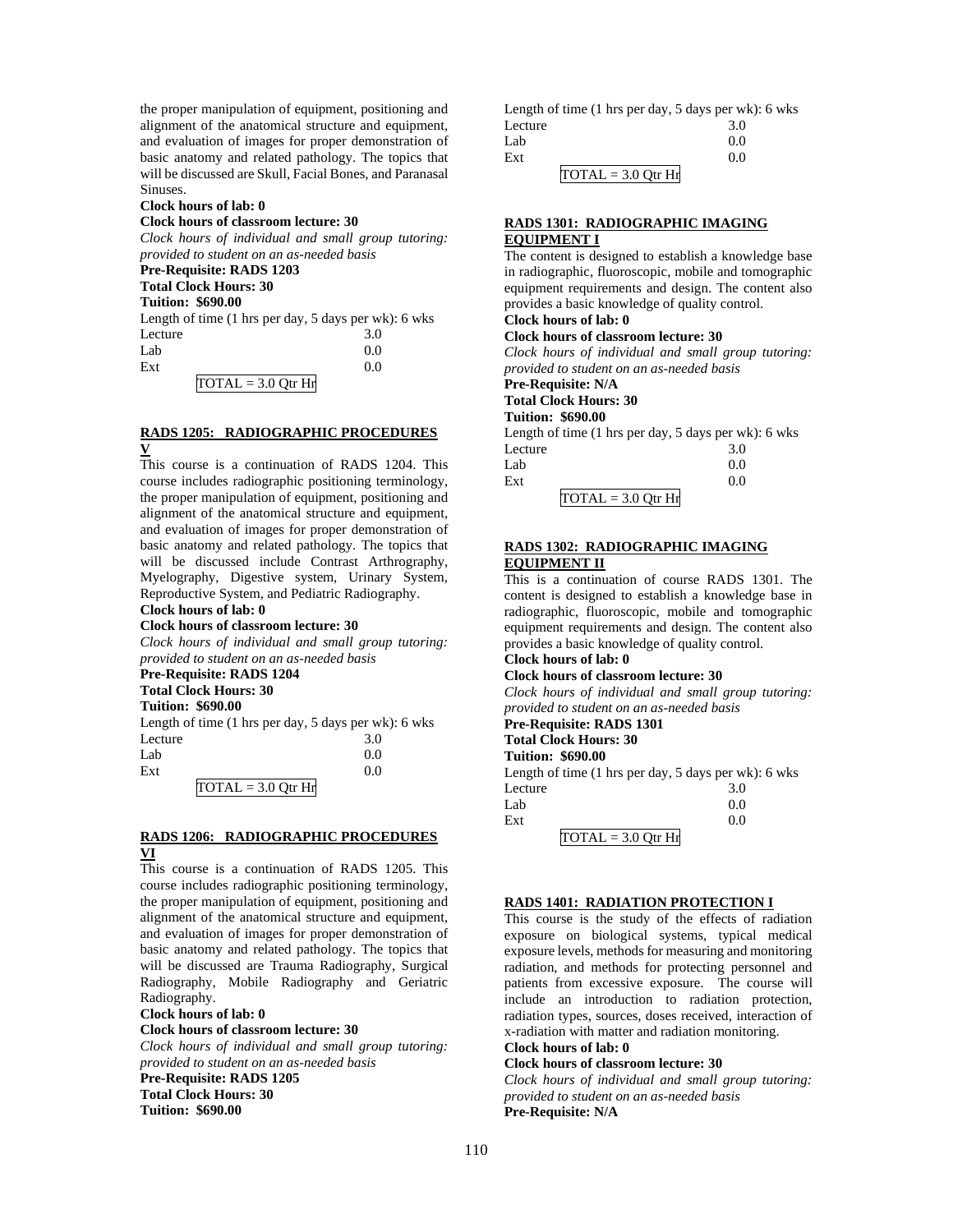#### **Total Clock Hours: 30**

**Tuition: \$690.00**

| Length of time $(1 \text{ hrs per day}, 5 \text{ days per wk})$ : 6 wks |     |
|-------------------------------------------------------------------------|-----|
| Lecture                                                                 | 3.0 |
| Lab                                                                     | 0.0 |
| Ext                                                                     | 0.0 |
| $TOTAL = 3.0 Qtr Hr$                                                    |     |

## **RADS 1402: RADIATION PROTECTION II**

This course is a continuation of course RADS 1401. This course is the study of the effects of radiation exposure on biological systems, typical medical exposure levels, methods for measuring and monitoring radiation, and methods for protecting personnel and patients from excessive exposure. The course will include an introduction to radiation protection, radiation types, sources, doses received, interaction of x-radiation with matter and radiation monitoring.

# **Clock hours of lab: 0**

## **Clock hours of classroom lecture: 30**

*Clock hours of individual and small group tutoring: provided to student on an as-needed basis*

# **Pre-Requisite: RADS 1401**

**Total Clock Hours: 30**

#### **Tuition: \$690.00**

| Length of time $(1 \text{ hrs per day}, 5 \text{ days per wk})$ : 6 wks |     |
|-------------------------------------------------------------------------|-----|
| Lecture                                                                 | 3.0 |
| Lab                                                                     | 0.0 |
| Ext                                                                     | 0.0 |
| $TOTAL = 3.0$ Otr Hr                                                    |     |

#### **ISC 1601: IMAGING PATHOLOGY I**

This course investigates general pathology and organ system pathology. It includes a brief review of normal structure and function, followed by more in-depth descriptions of specific pathologic processes. This course will include basic characteristics, etiology, pathogenesis, clinical features, and diagnostic tools including medical imaging procedures, prognoses, and therapies for each of the specific pathologies. The contents of this course include an introduction to pathology, specialized imaging techniques, respiratory system, skeletal system, GI system and the urinary system.

#### **Clock hours of lab: 0**

#### **Clock hours of classroom lecture: 30**

*Clock hours of individual and small group tutoring: provided to student on an as-needed basis*

#### **Pre-Requisite: N/A**

**Total Clock Hours: 30**

## **Tuition: \$690.00**

| Length of time $(1 \text{ hrs per day}, 5 \text{ days per wk})$ : 6 wks |     |
|-------------------------------------------------------------------------|-----|
| Lecture                                                                 | 3.0 |
| Lab                                                                     | 0.0 |
| Ext                                                                     | 0.0 |
| $TOTAL = 3.0 Qtr Hr$                                                    |     |

## **ISC 1602: IMAGING PATHOLOGY II**

This course investigates general pathology and organ system pathology. It includes a brief review of normal structure and function, followed by more in-depth descriptions of specific pathologic processes. This course will include basic characteristics, etiology, pathogenesis, clinical features, and diagnostic tools including medical imaging procedures, prognoses, and therapies for each of the specific pathologies. The contents of this course include the cardiovascular, nervous, hematopoietic, endocrine and reproductive systems.

## **Clock hours of lab: 0**

#### **Clock hours of classroom lecture: 30**

*Clock hours of individual and small group tutoring: provided to student on an as-needed basis*

## **Pre-Requisite: ISC 1601**

**Total Clock Hours: 30**

# **Tuition: \$690.00**

Length of time (1 hrs per day, 5 days per wk): 6 wks Lecture 3.0  $Lab$  0.0  $\text{Ext}$  0.0  $\overline{TOTAL} = 3.0$  Otr Hr

## **RADS 1700: ADVANCED MEDICAL IMAGING**

This course offers introductory presentations of special procedures and advanced radiology related imaging modalities. The course will discuss the basic fundamentals for Bone Densitometry, Bone Survey, Angiography Interventional Radiography, CT, MR, US, Mammography, Nuclear Medicine, PET and Radiation Therapy. This course will include characteristics, advantages, and disadvantages, basic concepts of various specialized equipment, patient preparation and various methods utilized to demonstrate basic anatomy and pathology for advanced radiographic and non-radiographic imaging procedures.

# **Clock hours of lab: 0**

## **Clock hours of classroom lecture: 30**

*Clock hours of individual and small group tutoring: provided to student on an as-needed basis*

## **Pre-Requisite: RADS 1206**

**Total Clock Hours: 30**

# **Tuition: \$690.00**

Length of time (1 hrs per day, 5 days per wk): 6 wks Lecture 3.0  $Lab$  0.0

| Ext |                      |  |
|-----|----------------------|--|
|     | $TOTAL = 3.0 Qtr Hr$ |  |

# **RADS 1801: RADIOBIOLOGY**

Content is designed to provide an overview of the principles of the interaction of radiation with living systems. Radiation effects on molecules, cells, tissues and the body as a whole are presented. Factors affecting biological response are presented, including acute and chronic effects of radiation

# **Clock hours of lab: 0**

# **Clock hours of classroom lecture: 30**

*Clock hours of individual and small group tutoring: provided to student on an as-needed basis* **Pre-Requisite: RADS 1206**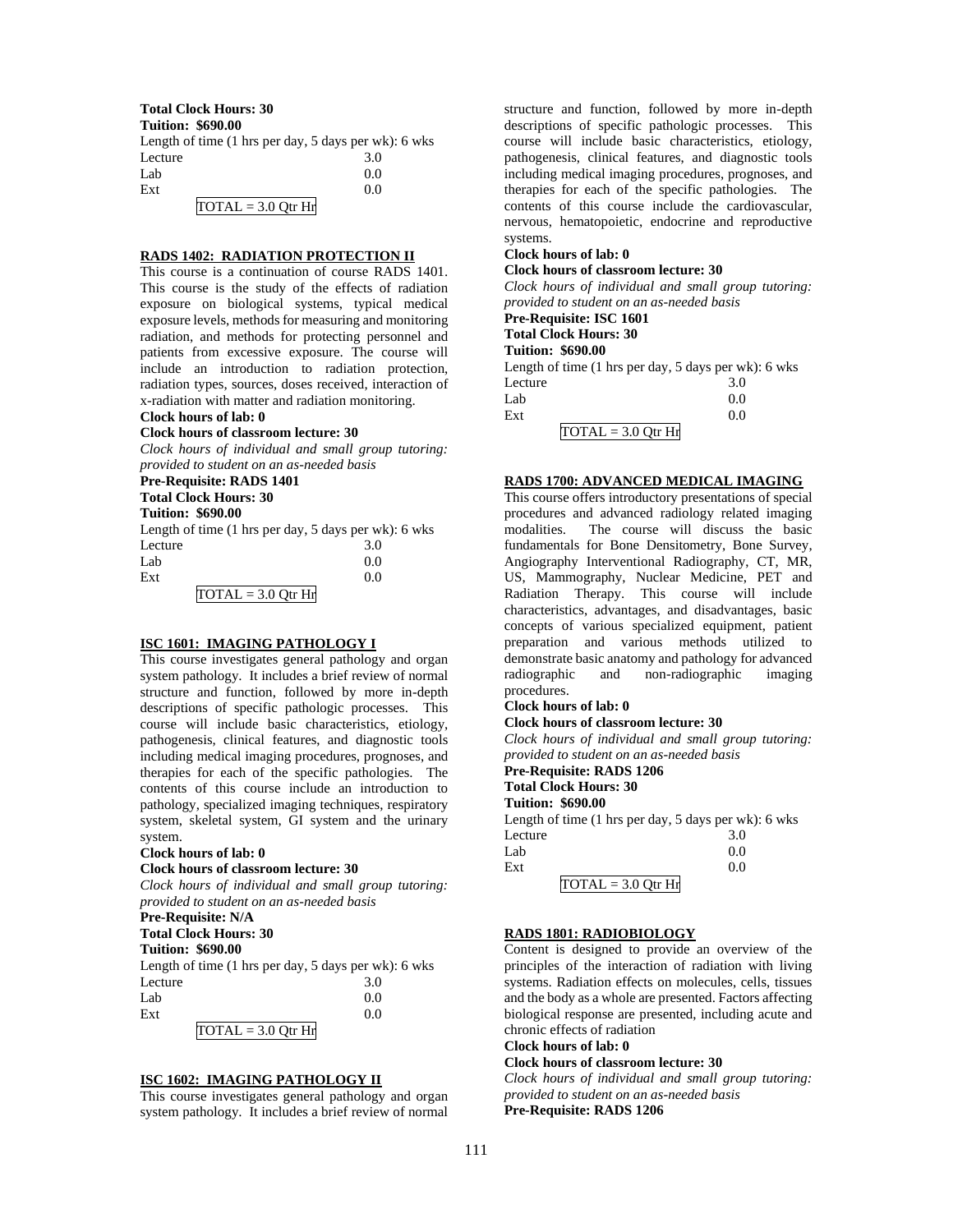# **Total Clock Hours: 30**

**Tuition: \$690.00**

| Length of time $(1 \text{ hrs per day}, 5 \text{ days per wk})$ : 6 wks |     |
|-------------------------------------------------------------------------|-----|
| Lecture                                                                 | 3.0 |
| Lab                                                                     | 0.0 |
| Ext                                                                     | 0.0 |
| $TOTAL = 3.0$ Otr Hr                                                    |     |

## **RADS 1900: REGISTRY PREPARATION COURSE**

This is a capstone course focusing on the synthesis of professional knowledge, skills, and attitudes in preparation for the certification examination and lifelong learning.

# **Clock hours of lab: 0**

# **Clock hours of classroom lecture: 30**

*Clock hours of individual and small group tutoring: provided to student on an as-needed basis*

# **Pre-Requisite: N/A**

# **Total Clock Hours: 30**

| <b>Tuition: \$690.00</b>                                                |          |
|-------------------------------------------------------------------------|----------|
| Length of time $(1 \text{ hrs per day}, 5 \text{ days per wk})$ : 6 wks |          |
| Lecture                                                                 | 3.0      |
| $T = 1$                                                                 | $\Omega$ |

| Lab |                      | 0.0 |
|-----|----------------------|-----|
| Ext |                      | 0.0 |
|     | TOTAL = $3.0$ Qtr Hr |     |

# **RADS 2100: CLINICAL I**

This is the first of five clinical courses; the student is expected to apply knowledge gained during fourth and fifth semesters of the program and begins to demonstrate the skills to become an effective radiographer. The students will be scheduled for approximately 7.5 hours a day, with a 30 minute lunch/break for 5 days a week totaling 210 clinical hours.

# **Clock hours of Externship: 210**

**Clock hours of classroom lecture: 0**

*Clock hours of individual and small group tutoring: provided to student on an as-needed basis*

**Pre-Requisite: Successful completion of program content to this point. Total Clock Hours: 210 Tuition: \$ 1610.00**

The students will be scheduled for approximately 7.5 hours a day, with a 30 minute lunch/break for 5 days a week for 6 weeks.

| Lecture | 0.0                                            |
|---------|------------------------------------------------|
| Lab     | 0.0                                            |
| Ext     | 7.0                                            |
|         | $\overline{TOTAL} = 7.0 \, \overline{Q}$ tr Hr |

# **RADS 2200: CLINICAL II**

This is the second of five clinical courses; the student is expected to apply knowledge gained during sixth and seventh semesters of the program and begins to demonstrate the skills to become an effective radiographer. The students will be scheduled for approximately 7.5 hours a day, with a 30 minute

lunch/break for 5 days a week totaling 210 clinical hours.

# **Clock hours of Externship: 210**

**Clock hours of classroom lecture: 0**

*Clock hours of individual and small group tutoring: provided to student on an as-needed basis*

# **Pre-Requisite: RADS 2100**

#### **Total Clock Hours: 210 Tuition: \$ 1610.00**

The students will be scheduled for approximately 7.5 hours a day, with a 30 minute lunch/break for 5 days a week for 6 weeks. Lecture 0.0

| Lecture              | 0.0 |
|----------------------|-----|
| Lab                  | 0.0 |
| Ext                  | 7.0 |
| $TOTAL = 7.0 Qtr Hr$ |     |

# **RADS 2300: CLINICAL III**

This is the third of five clinical courses; the student is expected to apply knowledge gained during eighth and ninth semesters of the program and begins to demonstrate the skills to become an effective radiographer. The students will be scheduled for approximately 7.5 hours a day, with a 30 minute lunch/break for 5 days a week totaling 210 clinical hours.

# **Clock hours of Externship: 210**

**Clock hours of classroom lecture: 0**

*Clock hours of individual and small group tutoring: provided to student on an as-needed basis*

#### **Pre-Requisite: RADS 2200 Total Clock Hours: 210 Tuition: \$ 1610.00**

The students will be scheduled for approximately 7.5 hours a day, with a 30 minute lunch/break for 5 days a week for 6 weeks.

| Lecture              | 0.0 |
|----------------------|-----|
| Lab                  | 0.0 |
| Ext                  | 7.0 |
| $TOTAL = 7.0 Qtr Hr$ |     |

#### **RADS 2400: CLINICAL IV**

This is the fourth of five clinical courses; the student is expected to apply knowledge gained during ninth and tenth semesters of the program and begins to demonstrate the skills to become an effective radiographer. The students will be scheduled for approximately 7.5 hours a day, with a 30 minute lunch/break for 5 days a week totaling 210 clinical hours.

# **Clock hours of Externship: 210**

**Clock hours of classroom lecture: 0**

*Clock hours of individual and small group tutoring: provided to student on an as-needed basis*

**Pre-Requisite: RADS 2300**

# **Total Clock Hours: 210**

# **Tuition: \$ 1610.00**

The students will be scheduled for approximately 7.5 hours a day, with a 30 minute lunch/break for 5 days a week for 6 weeks.